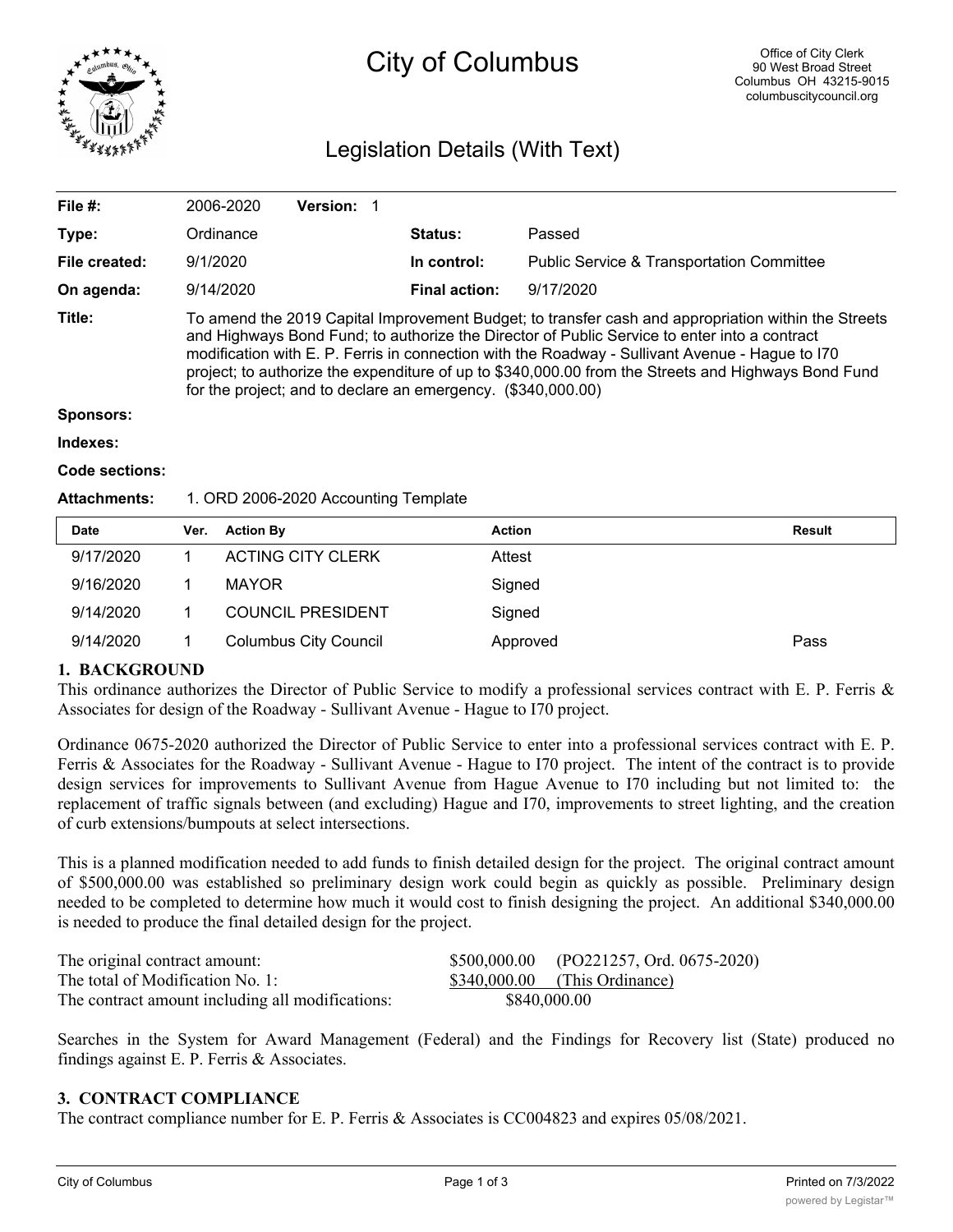#### **4. FISCAL IMPACT**

Funding in the amount of \$340,000.00 is available and appropriated within the Streets and Highways Bond Fund, Fund 7704. An amendment to the 2019 Capital Improvement Budget is necessary to align budget authority with the proper project. A transfer of cash and appropriation within Fund 7704 is necessary to align funding for these project expenditures.

#### **5. EMERGENCY DESIGNATION**

Emergency action is requested to prevent delays in the project schedule so community commitments can be met.

To amend the 2019 Capital Improvement Budget; to transfer cash and appropriation within the Streets and Highways Bond Fund; to authorize the Director of Public Service to enter into a contract modification with E. P. Ferris in connection with the Roadway - Sullivant Avenue - Hague to I70 project; to authorize the expenditure of up to \$340,000.00 from the Streets and Highways Bond Fund for the project; and to declare an emergency. (\$340,000.00)

**WHEREAS,** contract PO221257 with E. P. Ferris & Associates in the amount of \$500,000.00 for the Roadway - Sullivant Avenue - Hague to I70 project was authorized by Ordinance 0675-2020; and

**WHEREAS,** it has become necessary to modify the contract in an amount up to \$340,000.00 to finish detailed design for the project; and

**WHEREAS,** funding must be available to pay for the contract modification; and

**WHEREAS,** it is necessary to amend the 2019 Capital Improvement Budget to provide budget authority for the proper project; and

**WHEREAS**, a transfer of cash and appropriation within the Streets and Highways Bond Fund is needed to provide funding for project expenditures; and

**WHEREAS,** it is necessary to expend funds to pay for work related to the contract modification; and

**WHEREAS,** an emergency exists in the usual daily operation of the Department of Public Service in that it is immediately necessary to authorize the Director to enter into a contract modification with E. P. Ferris & Associates to prevent delays in the project schedule so community commitments can be met, thereby preserving the public health, peace, safety, and welfare; **now, therefore**

#### **BE IT ORDAINED BY THE COUNCIL OF THE CITY OF COLUMBUS:**

**SECTION 1.** That the 2019 Capital Improvement Budget authorized by Ordinance 1326-2019 be amended to establish sufficient budget authority for this project:

#### **Fund / Project / Project Name / C.I.B. / Change / C.I.B. as Amended**

7704 / P590105-100089 / Pedestrian Safety Improvements - Sidewalk NOV (Voted Carryover) / \$356,823.00 / (\$340,000.00) / \$16,823.00

7704 / P531034-100000 / Roadway - Sullivant Ave - Hague to I70 (Voted Carryover) / \$0.00 / \$340,000.00 / \$340,000.00

**SECTION 2.** That the transfer of \$340,000.00, or so much thereof as may be needed, is hereby authorized within Fund 7704 (Streets and Highways Bond Fund), from Dept-Div 5912 (Design and Construction) Project P590105-100089 (Pedestrian Safety Improvements - Sidewalk NOV), Object Class 06 (Capital Outlay) to Dept-Div 5912 (Design and Construction), Project P531034-100000 (Roadway - Sullivant Ave - Hague to I70), Object Class 06 (Capital Outlay) per the accounting codes in the attachment to this ordinance.

**SECTION 3.** That, the Director of Public Service be, and hereby is, authorized to enter into a contract modification with